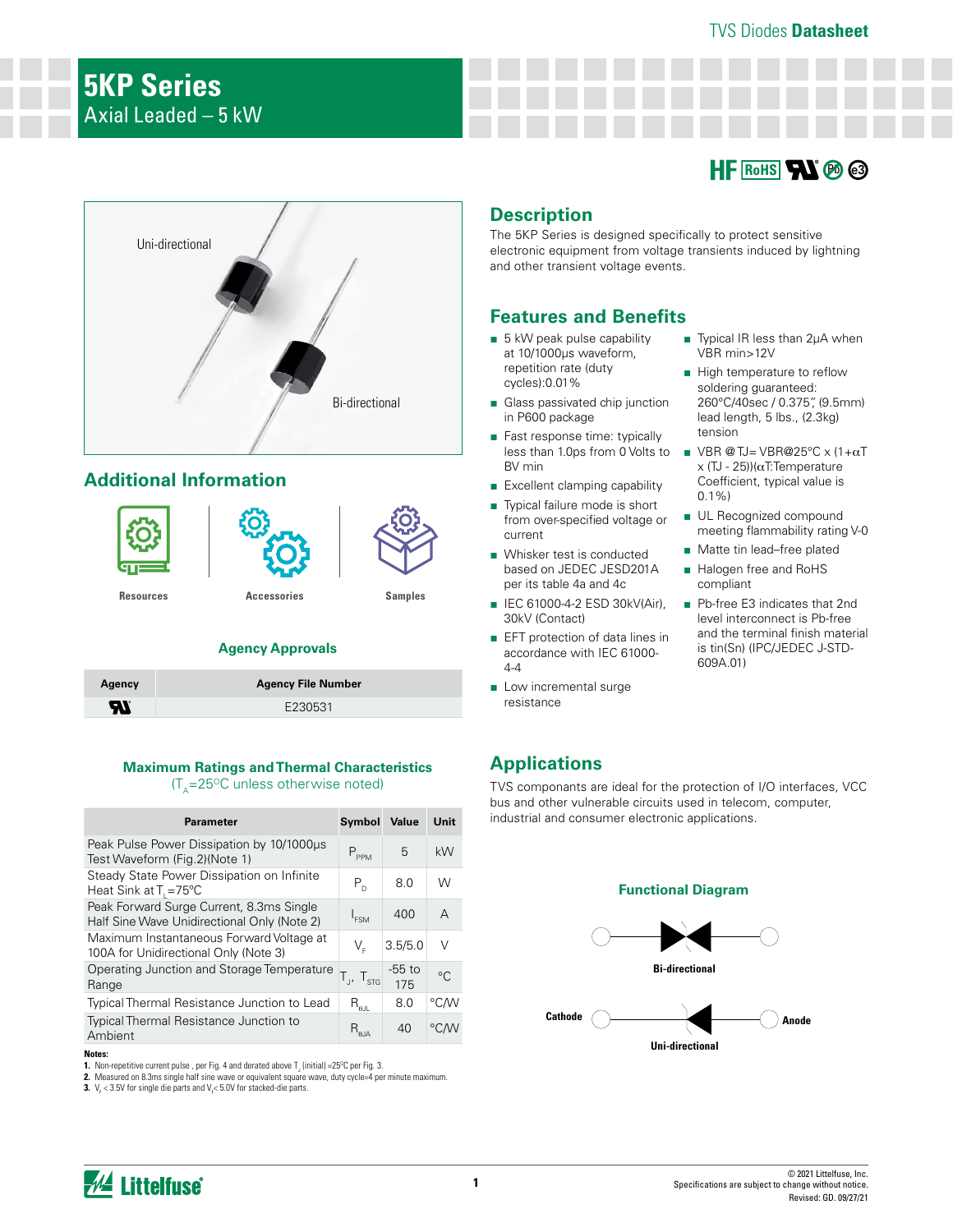| <b>Electrical Characteristics</b> ( $T_a = 25^{\circ}$ C unless otherwise noted) |  |
|----------------------------------------------------------------------------------|--|
|----------------------------------------------------------------------------------|--|

| $V_c$ @ $I_{PP}$<br>(Volts)<br>$I_{PP}$ (A)<br>(mA)<br>(V)<br>$(\mu A)$<br>Min<br>Max<br>5.0<br>9.2<br>554.3<br>5000<br>5KP5.0A<br>5KP5.0CA<br>6.40<br>7.00<br>50<br>6.67<br>7.37<br>495.1<br>5KP6.0A<br>5KP6.0CA<br>6.0<br>50<br>10.3<br>5000<br>6.5<br>7.22<br>7.98<br>50<br>11.2<br>455.4<br>2000<br>5KP6.5A<br>5KP6.5CA<br>7.0<br>7.78<br>8.60<br>12.0<br>425.0<br>5KP7.0A<br>5KP7.0CA<br>50<br>1000<br>7.5<br>8.33<br>9.21<br>5<br>12.9<br>395.3<br>250<br><b>5KP7.5A</b><br><b>5KP7.5CA</b><br>8.0<br>8.89<br>9.83<br>5<br>375.0<br>5KP8.0A<br>5KP8.0CA<br>13.6<br>150<br>8.5<br>5<br>9.44<br>50<br>5KP8.5A<br><b>5KP8.5CA</b><br>10.40<br>14.4<br>354.2 | <b>R</b><br>$\mathsf X$<br>X<br>$\mathsf X$<br>$\mathsf X$<br>$\mathsf X$<br>$\mathsf X$<br>$\mathsf X$<br>$\overline{\mathsf{X}}$<br>$\mathsf X$<br>$\overline{\mathsf{X}}$<br>X<br>$\mathsf X$<br>$\mathsf X$<br>$\mathsf X$ |
|----------------------------------------------------------------------------------------------------------------------------------------------------------------------------------------------------------------------------------------------------------------------------------------------------------------------------------------------------------------------------------------------------------------------------------------------------------------------------------------------------------------------------------------------------------------------------------------------------------------------------------------------------------------|--------------------------------------------------------------------------------------------------------------------------------------------------------------------------------------------------------------------------------|
|                                                                                                                                                                                                                                                                                                                                                                                                                                                                                                                                                                                                                                                                |                                                                                                                                                                                                                                |
|                                                                                                                                                                                                                                                                                                                                                                                                                                                                                                                                                                                                                                                                |                                                                                                                                                                                                                                |
|                                                                                                                                                                                                                                                                                                                                                                                                                                                                                                                                                                                                                                                                |                                                                                                                                                                                                                                |
|                                                                                                                                                                                                                                                                                                                                                                                                                                                                                                                                                                                                                                                                |                                                                                                                                                                                                                                |
|                                                                                                                                                                                                                                                                                                                                                                                                                                                                                                                                                                                                                                                                |                                                                                                                                                                                                                                |
|                                                                                                                                                                                                                                                                                                                                                                                                                                                                                                                                                                                                                                                                |                                                                                                                                                                                                                                |
|                                                                                                                                                                                                                                                                                                                                                                                                                                                                                                                                                                                                                                                                |                                                                                                                                                                                                                                |
|                                                                                                                                                                                                                                                                                                                                                                                                                                                                                                                                                                                                                                                                |                                                                                                                                                                                                                                |
| 5<br>9.0<br>5KP9.0A<br>5KP9.0CA<br>10.00<br>11.10<br>15.4<br>331.2<br>20                                                                                                                                                                                                                                                                                                                                                                                                                                                                                                                                                                                       |                                                                                                                                                                                                                                |
| 5<br><b>5KP10A</b><br>5KP10CA<br>10.0<br>11.10<br>12.30<br>17.0<br>300.0<br>15                                                                                                                                                                                                                                                                                                                                                                                                                                                                                                                                                                                 |                                                                                                                                                                                                                                |
| 11.0<br>12.20<br>5<br>18.2<br>2<br><b>5KP11A</b><br>5KP11CA<br>13.50<br>280.2                                                                                                                                                                                                                                                                                                                                                                                                                                                                                                                                                                                  |                                                                                                                                                                                                                                |
| 5<br>$\sqrt{2}$<br>5KP12CA<br>12.0<br>13.30<br>14.70<br>19.9<br>256.3<br><b>5KP12A</b>                                                                                                                                                                                                                                                                                                                                                                                                                                                                                                                                                                         |                                                                                                                                                                                                                                |
| 5<br>$\overline{2}$<br>13.0<br><b>5KP13A</b><br>5KP13CA<br>14.40<br>15.90<br>21.5<br>237.2                                                                                                                                                                                                                                                                                                                                                                                                                                                                                                                                                                     |                                                                                                                                                                                                                                |
| $\overline{2}$<br>5<br><b>5KP14A</b><br>5KP14CA<br>14.0<br>15.60<br>17.20<br>23.2<br>219.8                                                                                                                                                                                                                                                                                                                                                                                                                                                                                                                                                                     |                                                                                                                                                                                                                                |
| $\overline{2}$<br>15.0<br>18.50<br>5<br><b>5KP15A</b><br>5KP15CA<br>16.70<br>24.4<br>209.0                                                                                                                                                                                                                                                                                                                                                                                                                                                                                                                                                                     |                                                                                                                                                                                                                                |
| 5<br>$\overline{2}$<br>5KP16CA<br>16.0<br>17.80<br>19.70<br>26.0<br>196.2<br><b>5KP16A</b>                                                                                                                                                                                                                                                                                                                                                                                                                                                                                                                                                                     | X                                                                                                                                                                                                                              |
| $\overline{2}$<br>5<br><b>5KP17A</b><br>5KP17CA<br>17.0<br>18.90<br>20.90<br>27.6<br>184.8                                                                                                                                                                                                                                                                                                                                                                                                                                                                                                                                                                     | $\mathsf X$                                                                                                                                                                                                                    |
| 5<br>$\overline{2}$<br>29.2<br><b>5KP18A</b><br>5KP18CA<br>18.0<br>20.00<br>22.10<br>174.7                                                                                                                                                                                                                                                                                                                                                                                                                                                                                                                                                                     | $\mathsf X$                                                                                                                                                                                                                    |
| 5<br>$\overline{2}$<br>20.0<br>32.4<br><b>5KP20A</b><br>5KP20CA<br>22.20<br>24.50<br>157.4                                                                                                                                                                                                                                                                                                                                                                                                                                                                                                                                                                     | $\mathsf X$                                                                                                                                                                                                                    |
| 5<br>$\overline{2}$<br><b>5KP22A</b><br>5KP22CA<br>22.0<br>24.00<br>35.5<br>143.7<br>26.90                                                                                                                                                                                                                                                                                                                                                                                                                                                                                                                                                                     | $\mathsf X$                                                                                                                                                                                                                    |
| $\overline{2}$<br>24.0<br>5<br><b>5KP24A</b><br>5KP24CA<br>26.70<br>29.50<br>38.9<br>131.1                                                                                                                                                                                                                                                                                                                                                                                                                                                                                                                                                                     | $\mathsf X$                                                                                                                                                                                                                    |
| 5<br>$\overline{2}$<br>42.1<br><b>5KP26A</b><br>5KP26CA<br>26.0<br>28.90<br>31.90<br>121.1                                                                                                                                                                                                                                                                                                                                                                                                                                                                                                                                                                     | $\mathsf X$                                                                                                                                                                                                                    |
| $\overline{2}$<br>28.0<br>5<br>112.3<br><b>5KP28A</b><br>5KP28CA<br>31.10<br>34.40<br>45.4                                                                                                                                                                                                                                                                                                                                                                                                                                                                                                                                                                     | $\mathsf X$                                                                                                                                                                                                                    |
| $\overline{2}$<br><b>5KP30A</b><br>30.0<br>5<br>5KP30CA<br>33.30<br>36.80<br>48.4<br>105.4                                                                                                                                                                                                                                                                                                                                                                                                                                                                                                                                                                     | $\mathsf X$                                                                                                                                                                                                                    |
| $\overline{2}$<br><b>5KP33A</b><br>5KP33CA<br>33.0<br>36.70<br>5<br>53.3<br>95.7<br>40.60                                                                                                                                                                                                                                                                                                                                                                                                                                                                                                                                                                      | $\mathsf X$                                                                                                                                                                                                                    |
| 5<br>$\overline{2}$<br><b>5KP36A</b><br>58.1<br>5KP36CA<br>36.0<br>40.00<br>44.20<br>87.8                                                                                                                                                                                                                                                                                                                                                                                                                                                                                                                                                                      | $\mathsf X$                                                                                                                                                                                                                    |
| 5<br>$\overline{2}$<br>5KP40A<br>5KP40CA<br>40.0<br>44.40<br>49.10<br>64.5<br>79.1                                                                                                                                                                                                                                                                                                                                                                                                                                                                                                                                                                             | $\mathsf X$                                                                                                                                                                                                                    |
| 5<br>$\overline{2}$<br><b>5KP43A</b><br>5KP43CA<br>43.0<br>47.80<br>52.80<br>69.4<br>73.5                                                                                                                                                                                                                                                                                                                                                                                                                                                                                                                                                                      | $\mathsf X$                                                                                                                                                                                                                    |
| 5<br>$\overline{2}$<br>5KP45CA<br>45.0<br>55.30<br>72.7<br><b>5KP45A</b><br>50.00<br>70.2                                                                                                                                                                                                                                                                                                                                                                                                                                                                                                                                                                      | $\mathsf X$                                                                                                                                                                                                                    |
| $\overline{2}$<br>53.30<br>5<br>77.4<br>65.9<br><b>5KP48A</b><br>5KP48CA<br>48.0<br>58.90                                                                                                                                                                                                                                                                                                                                                                                                                                                                                                                                                                      | $\mathsf X$                                                                                                                                                                                                                    |
| $\overline{2}$<br>5<br><b>5KP51A</b><br>5KP51CA<br>51.0<br>56.70<br>62.70<br>82.4<br>61.9                                                                                                                                                                                                                                                                                                                                                                                                                                                                                                                                                                      | $\overline{\mathsf{X}}$                                                                                                                                                                                                        |
| $\overline{2}$<br>5<br>87.1<br>58.6<br><b>5KP54A</b><br>5KP54CA<br>54.0<br>60.00<br>66.30                                                                                                                                                                                                                                                                                                                                                                                                                                                                                                                                                                      | X                                                                                                                                                                                                                              |
| 5<br>$\overline{2}$<br>58.0<br>71.20<br><b>5KP58A</b><br>5KP58CA<br>64.40<br>93.6<br>54.5                                                                                                                                                                                                                                                                                                                                                                                                                                                                                                                                                                      | $\mathsf X$                                                                                                                                                                                                                    |
| 5<br>$\overline{2}$<br>96.8<br>52.7<br><b>5KP60A</b><br>5KP60CA<br>60.0<br>66.70<br>73.70                                                                                                                                                                                                                                                                                                                                                                                                                                                                                                                                                                      | $\mathsf X$                                                                                                                                                                                                                    |
| 5<br>2<br><b>5KP64A</b><br>5KP64CA<br>64.0<br>71.10<br>78.60<br>103.0<br>49.5                                                                                                                                                                                                                                                                                                                                                                                                                                                                                                                                                                                  | $\overline{\mathsf{X}}$                                                                                                                                                                                                        |
| $\overline{2}$<br>5<br><b>5KP70A</b><br>5KP70CA<br>70.0<br>77.80<br>86.00<br>113.0<br>45.1                                                                                                                                                                                                                                                                                                                                                                                                                                                                                                                                                                     | $\mathsf X$                                                                                                                                                                                                                    |
| 5<br>$\overline{2}$<br>75.0<br>83.30<br><b>5KP75A</b><br>5KP75CA<br>92.10<br>121.0<br>42.1                                                                                                                                                                                                                                                                                                                                                                                                                                                                                                                                                                     | $\mathsf X$                                                                                                                                                                                                                    |
| 5<br>$\overline{2}$<br>78.0<br>86.70<br>40.5<br><b>5KP78A</b><br>5KP78CA<br>95.80<br>126.0                                                                                                                                                                                                                                                                                                                                                                                                                                                                                                                                                                     | $\mathsf X$                                                                                                                                                                                                                    |
| $\overline{2}$<br>85.0<br>5<br>37.2<br><b>5KP85A</b><br><b>5KP85CA</b><br>94.40<br>104.00<br>137.0                                                                                                                                                                                                                                                                                                                                                                                                                                                                                                                                                             | $\mathsf X$                                                                                                                                                                                                                    |
| 5<br>$\overline{2}$<br>90.0<br><b>5KP90A</b><br>5KP90CA<br>100.00<br>111.00<br>146.0<br>34.9                                                                                                                                                                                                                                                                                                                                                                                                                                                                                                                                                                   | $\mathsf X$                                                                                                                                                                                                                    |
| 5<br>2<br>5KP100A<br>5KP100CA<br>100.0<br>31.5<br>110.00<br>123.00<br>162.0                                                                                                                                                                                                                                                                                                                                                                                                                                                                                                                                                                                    | $\mathsf X$                                                                                                                                                                                                                    |
| 5<br>$\overline{2}$<br>110.0<br>28.8<br>5KP110A<br>5KP110CA<br>122.00<br>135.00<br>177.0                                                                                                                                                                                                                                                                                                                                                                                                                                                                                                                                                                       | $\mathsf X$                                                                                                                                                                                                                    |
| 5<br>2<br>5KP120A<br><b>5KP120CA</b><br>120.0<br>133.00<br>147.00<br>193.0<br>26.4                                                                                                                                                                                                                                                                                                                                                                                                                                                                                                                                                                             | $\overline{\mathsf{X}}$                                                                                                                                                                                                        |
| 5<br>$\overline{2}$<br>130.0<br>209.0<br>5KP130A<br>5KP130CA<br>144.00<br>159.00<br>24.4                                                                                                                                                                                                                                                                                                                                                                                                                                                                                                                                                                       | Χ                                                                                                                                                                                                                              |
| 5<br>$\overline{\mathbf{c}}$<br>5KP150A<br>5KP150CA<br>150.0<br>167.00<br>185.00<br>243.0<br>21.0                                                                                                                                                                                                                                                                                                                                                                                                                                                                                                                                                              | X                                                                                                                                                                                                                              |
| $\overline{c}$<br>5KP160A<br>5KP160CA<br>160.0<br>178.00<br>197.00<br>5<br>259.0<br>19.7                                                                                                                                                                                                                                                                                                                                                                                                                                                                                                                                                                       | X                                                                                                                                                                                                                              |
| 170.0<br>5KP170A<br>5KP170CA<br>189.00<br>209.00<br>5<br>275.0<br>18.5<br>2                                                                                                                                                                                                                                                                                                                                                                                                                                                                                                                                                                                    | X                                                                                                                                                                                                                              |
| $\overline{c}$<br>5KP180A<br><b>5KP180CA</b><br>180.0<br>200.00<br>221.00<br>5<br>292.0<br>17.5                                                                                                                                                                                                                                                                                                                                                                                                                                                                                                                                                                | X                                                                                                                                                                                                                              |
| 2<br>5KP190A<br>5KP190CA<br>190.0<br>211.00<br>233.00<br>5<br>310.0<br>16.5                                                                                                                                                                                                                                                                                                                                                                                                                                                                                                                                                                                    | $\overline{\phantom{a}}$                                                                                                                                                                                                       |
| $\overline{c}$<br>5<br>5KP200A<br>5KP200CA<br>200.0<br>222.00<br>246.00<br>329.2<br>15.5                                                                                                                                                                                                                                                                                                                                                                                                                                                                                                                                                                       | $\mathsf X$                                                                                                                                                                                                                    |
| 5KP210A<br>5<br>2<br>5KP210CA<br>210.0<br>233.00<br>258.00<br>349.5<br>14.6                                                                                                                                                                                                                                                                                                                                                                                                                                                                                                                                                                                    |                                                                                                                                                                                                                                |
| $\overline{c}$<br>5<br>5KP220A<br>5KP220CA<br>220.0<br>244.00<br>270.00<br>371.1<br>13.7                                                                                                                                                                                                                                                                                                                                                                                                                                                                                                                                                                       | X                                                                                                                                                                                                                              |
| 2<br>5KP250A<br>5KP250CA<br>250.0<br>277.00<br>306.00<br>5<br>425.0<br>12.0                                                                                                                                                                                                                                                                                                                                                                                                                                                                                                                                                                                    | Χ                                                                                                                                                                                                                              |
| 300.0<br>5<br>$\overline{c}$<br>5KP300A<br>5KP300CA<br>335.00<br>373.00<br>503.0<br>10.2                                                                                                                                                                                                                                                                                                                                                                                                                                                                                                                                                                       | $\overline{\phantom{a}}$                                                                                                                                                                                                       |
| 2<br>5KP350A<br>5KP350CA<br>350.0<br>391.00<br>433.00<br>5<br>585.0<br>8.7                                                                                                                                                                                                                                                                                                                                                                                                                                                                                                                                                                                     | $\overline{\phantom{a}}$                                                                                                                                                                                                       |

For bidirectional type having V<sub>a</sub> of 10 volts and less, the I<sub>a</sub> limit is double.<br>For parts without A , the V<sub>iss</sub> is ± 10% and V<sub>c</sub> is 5% higher than with A parts, the parts without A are currently available, but not rec

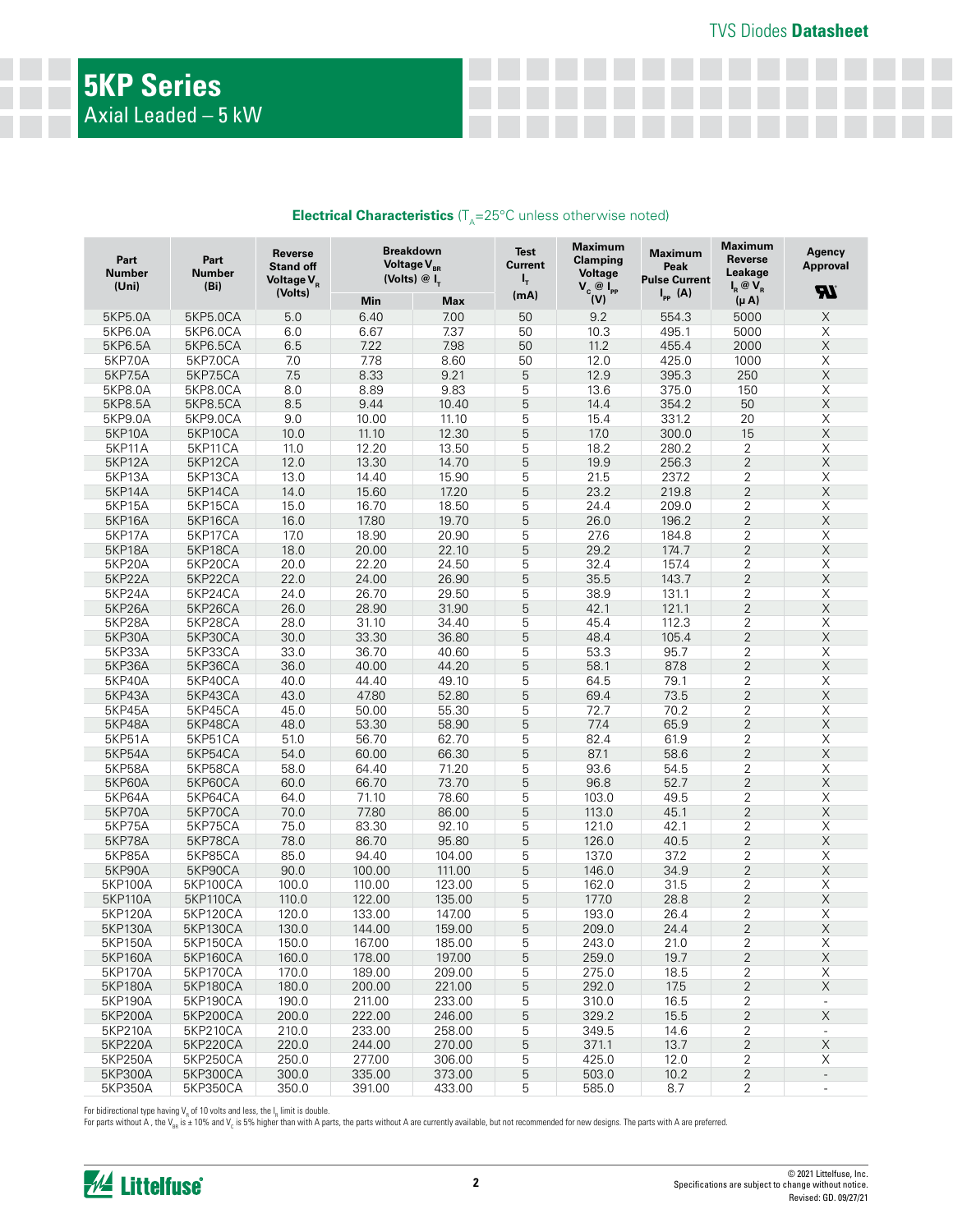## **I-V Curve Characteristics**





- 
- 
- **V<sub>R</sub>** Stand-off Voltage -- Maximum voltage that can be applied to the TVS without operation V<sub>BR</sub> Breakdown Voltage -- Maximum voltage that flows though the TVS at a specified test c<br>
V<sub>C</sub> Clamping Voltage -- Peak voltage
- **V<sub>BR</sub> Breakdown Voltage** -- Maximum voltage that flows though the TVS at a specified test current (I<sub>T</sub>) **Clamping Voltage** -- Peak voltage measured across the TVS at a specified Ippm (peak impulse current)
- **Reverse Leakage Current** -- Current measured at V<sub>R</sub>
- **I**<sub>R</sub><br>V<sub>E</sub> **VF Forward Voltage Drop for Uni-directional**

# **Ratings and Characteristic Curves** (T<sub>A</sub>=25°C unless otherwise noted)



### **Figure 2 -** Peak Pulse Power Rating Curve

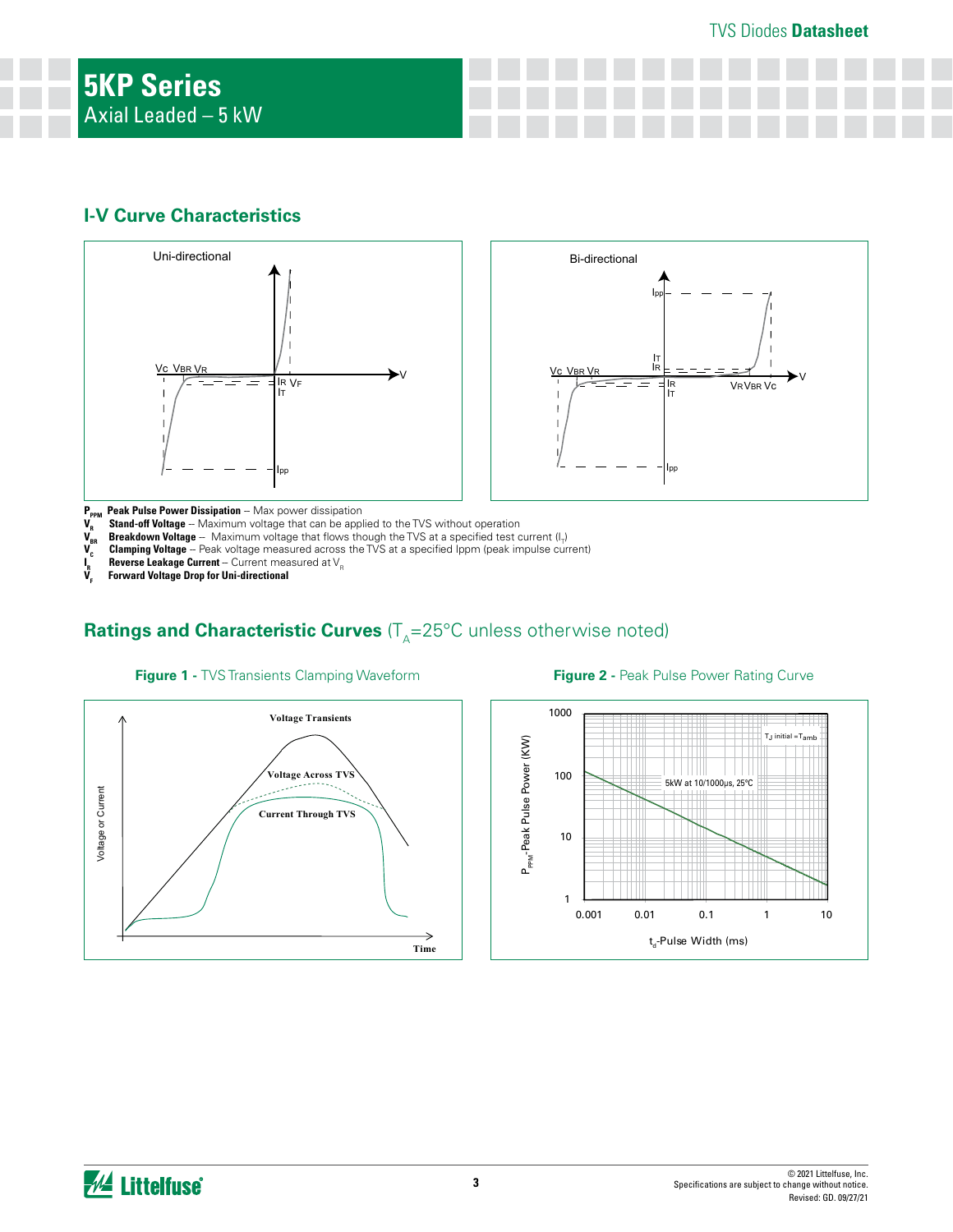# **Ratings and Characteristic Curves** (T<sub>A</sub>=25°C unless otherwise noted) (Continued)



**Figure 3 - Peak Pulse Power Derating Curve <b>Figure 4 - Pulse Waveform** 



**Figure 5 -** Typical Junction Capacitance



**Figure 7 - Maximum Non-Repetitive Peak Forward Surge** Current Uni-Directional Only



**Figure 6 -** Typical Transient Thermal Impedance



**Figure 8 -** Peak Forward Voltage Drop vs Peak Forward Current (Typical Values)



*M* Littelfuse

**4**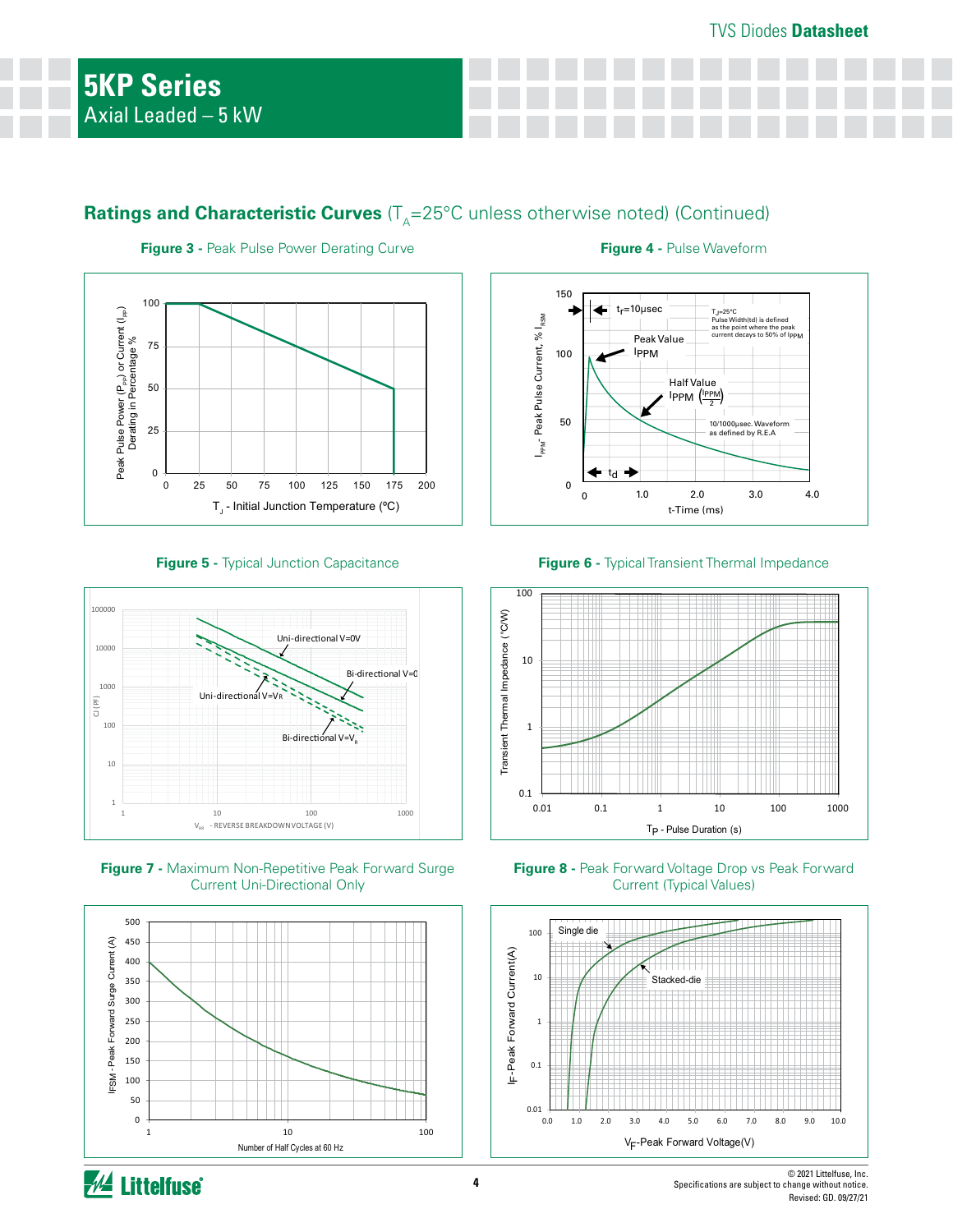## TVS Diodes **Datasheet**

## **Soldering Parameters**

| <b>Reflow Condition</b>                                       |                                            | Lead-free assembly |  |
|---------------------------------------------------------------|--------------------------------------------|--------------------|--|
| <b>Pre Heat</b>                                               | - Temperature Min (T <sub>s(min</sub> )    | $150^{\circ}$ C    |  |
|                                                               | - Temperature Max $(T_{\text{simax}})$     | $200^{\circ}$ C    |  |
|                                                               | - Time (min to max) $(t_*)$                | $60 - 180$ secs    |  |
| Average ramp up rate (Liquidus Temp $(T_{\alpha})$ to<br>peak |                                            | 3°C/second max     |  |
| $T_{S(max)}$ to $T_A$ - Ramp-up Rate                          |                                            | 3°C/second max     |  |
| <b>Reflow</b>                                                 | - Temperature (T <sub>a</sub> ) (Liquidus) | $217^{\circ}$ C    |  |
|                                                               | - Time (min to max) $(t_*)$                | $60 - 150$ seconds |  |
| Peak Temperature (T <sub>a</sub> )                            |                                            | $260^{+0/5}$ °C    |  |
| Time within 5°C of actual peak Temperature (t)                |                                            | $20 - 40$ seconds  |  |
| Ramp-down Rate                                                |                                            | 6°C/second max     |  |
| Time 25°C to peak Temperature (T <sub>p</sub> )               |                                            | 8 minutes Max.     |  |
| Do not exceed                                                 |                                            | $260^{\circ}$ C    |  |



## **Flow/Wave Soldering (Solder Dipping)**

| <b>Peak Temperature:</b> | 265°C      |
|--------------------------|------------|
| Dipping Time:            | 10 seconds |
| Soldering:               | 1 time     |

## **Physical Specifications**

| Weight          | $0.07$ oz., $2.1q$                                   |
|-----------------|------------------------------------------------------|
| Case            | P600 molded plastic body over passivated junction.   |
| <b>Polarity</b> | Color band denotes the cathode except Bipolar.       |
| <b>Terminal</b> | Matte Tin axial leads, solderable per<br>JFSD22-B102 |

## **Environmental Specifications**

| <b>High Temp. Storage</b>  | JESD22-A103 |
|----------------------------|-------------|
| <b>HTRB</b>                | JESD22-A108 |
| <b>Temperature Cycling</b> | JESD22-A104 |
| H3TRB                      | JESD22-A101 |
| <b>RSH</b>                 | JESD22-B106 |

# **Dimensions**



| <b>Dimensions</b> | <b>Inches</b> |            | <b>Millimeters</b> |                          |
|-------------------|---------------|------------|--------------------|--------------------------|
|                   | Min           | <b>Max</b> | Min                | <b>Max</b>               |
| А                 | 1.000         | -          | 25.40              | $\overline{\phantom{0}}$ |
| в                 | 0.340         | 0.360      | 8.60               | 9.10                     |
| C.                | 0.048         | 0.054      | 1.22               | 1.36                     |
|                   | 0.340         | 0.360      | 8.60               | 9.10                     |